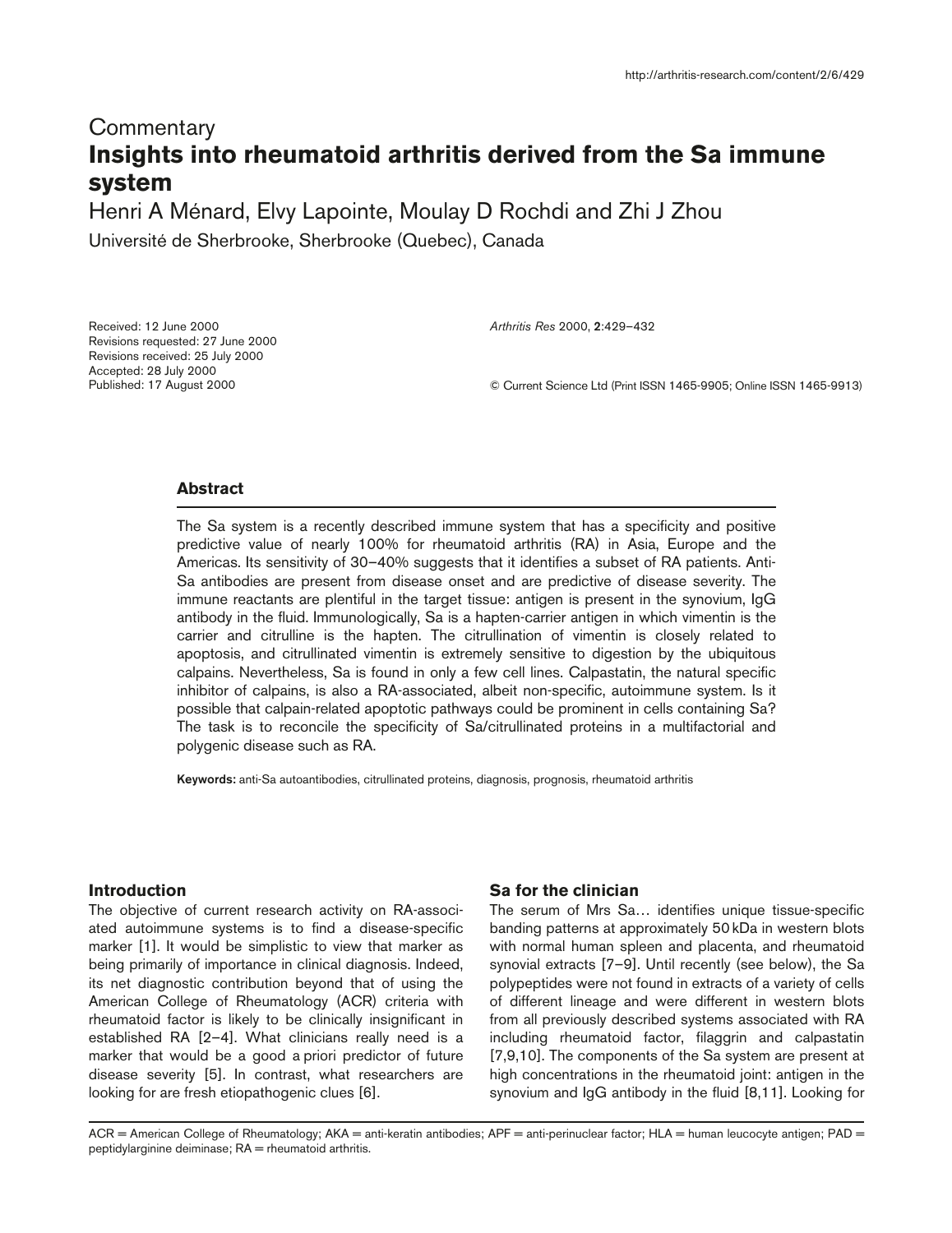| × | ×<br>I |  |
|---|--------|--|
|---|--------|--|

#### **Diagnostic significance of anti-Sa in the rheumatic diseases**

| Country | Reference | Total no.<br>of patients | Rheumatoid<br>patients | Sensitivity (%) | Specificity (%) | Positive predictive<br>value (%) |
|---------|-----------|--------------------------|------------------------|-----------------|-----------------|----------------------------------|
| Canada  | $[7]$     | 482                      | 206                    | 43              | 99              | 97                               |
| Spain   | $[17]$    | 1087                     | 360                    | 33              | 100             | 99                               |
| France  | $[3]$     | 403                      | 154                    | 40              | 92              | n/a                              |
| Austria | $[16]$    | 247                      | 46                     | 37              | 98              | n/a                              |
| China   | $[18]$    | 518                      | 191                    | 32              | 99              | 94                               |
| Total   |           | 2737                     | 957                    | 37              | 98              | 97                               |

The control populations were normal individuals and patients with degenerative arthritis from the communities shown, autoimmune patients with systemic lupus erythematosus, Sjögren and other systemic connective tissue diseases, and patients with chronic arthritis of the spondylarthropathy variants. All RA patients satisfied the ACR criteria, including those with early (less than 1 year) disease. It is important to note that the data on sensitivity, specificity and positive predictive value for RA are valid only for established RA cohorts and would not necessarily apply to early synovitis cohorts, where satisfying the ACR criteria for RA at entry is not a prerequisite. n/a, not applicable.

autoantibodies in sera of 20 pairs of monozygotic twins discordant for RA, anti-Sa antibodies were found only in rheumatoid twins, whereas all the previously mentioned autoantibodies could be found in both rheumatoid and healthy twins [12]. A caveat to that study is the fact that we could test only those sera with the immunofluorescence method for anti-perinuclear factor (APF) and antikeratin antibodies (AKA). Both tests are plagued with problems of subjective interpretation. The possibility therefore cannot be excluded that our observation could be extended to antibodies against other citrullinated protein or peptide antigens if properly assayed (see below). Overall, those results suggest a closer association of anti-Sa with the disease than with the genes [12]. That last piece of information supports the hypothesis of an environmental trigger.

To submit patients to early aggressive therapy, candidate markers are needed that are both present at disease onset and predictive of disease severity. The shared epitopes of human leucocyte antigen (HLA)-DR alleles have provided epidemiological insight in our understanding of RA but have proved to be of little utility in the clinic because shared epitope genotyping is essentially an a posteriori marker of disease severity [3,13–15]. In contrast, the anti-Sa antibody is present in early disease [4,7,16] and seems to be slightly better than HLA genotyping and other autoantibodies as a predictor of 'erosivity' [3,4]. The anti-Sa antibody sensitivity (approximately 43%), specificity (approximately 99%) and positive predictive value (approximately 97%) for RA have been remarkably reproducible in more than 3000 patients from Europe, America and Asia [3,4,7,16–18] (Table 1).

#### **Sa for the researcher**

In the past 10 years we have purified Sa from human placenta and obtained several amino acid microsequences that all pointed to vimentin as the elusive Sa antigen [15,17]. That was in flagrant contradiction of all the published work on anti-vimentin autoantibodies in human diseases and with the observed RA specificity. All our efforts at cloning Sa with affinity-purified and IgG-adsorbed rheumatoid anti-Sa antibodies to immunoscreen human placental cDNA expression libraries were unsuccessful. As a by-product, we cloned the RA-associated autoantigen, calpastatin (see below) [16]. We were even unable to clone vimentin. We were obviously missing something. Interestingly, the Sa and citrulline-related autoimmune systems (anti-perinuclear-APF, anti-profilaggrin-APF, antikeratin-AKA, anti-filaggrin-AFA and anti-citrullinated peptides-ACP antibodies) have the same high specificity for RA and early predictive potential for severe RA [3,4, 19–21]. The explanatory breakthrough came from the recent research on filaggrin.

Sa and filaggrin are two different proteins that are both specifically and often (but not always) simultaneously targeted by the same RA sera [3]. A survey of the metabolic handling of filaggrin reveals that it is dephosphorylated, deiminated and twice proteolytically cleaved by enzymes, the latter step being by means of the calcium-dependent cytosolic calpains [1,22–25]. The identification of the citrulline epitopes responsible for the reactivity of RA sera with filaggrin was therefore a logical and major step forward [19,20]. The epitopes are centered on citrulline residues resulting from the deimination of selected arginine residues on filaggrin. That post-translational modification is performed by the calcium-dependent peptidylarginine deiminase (PAD) present in the skin. There are at least four other PAD isoenzymes in other tissues (data from GenBank). We recently identified by western blot an Sa-related, disease-specific, complex banding pattern in ECV 304, a human endothelial cell line, and in human umbilical-vein endothelial cells. Exactly the same multiplicity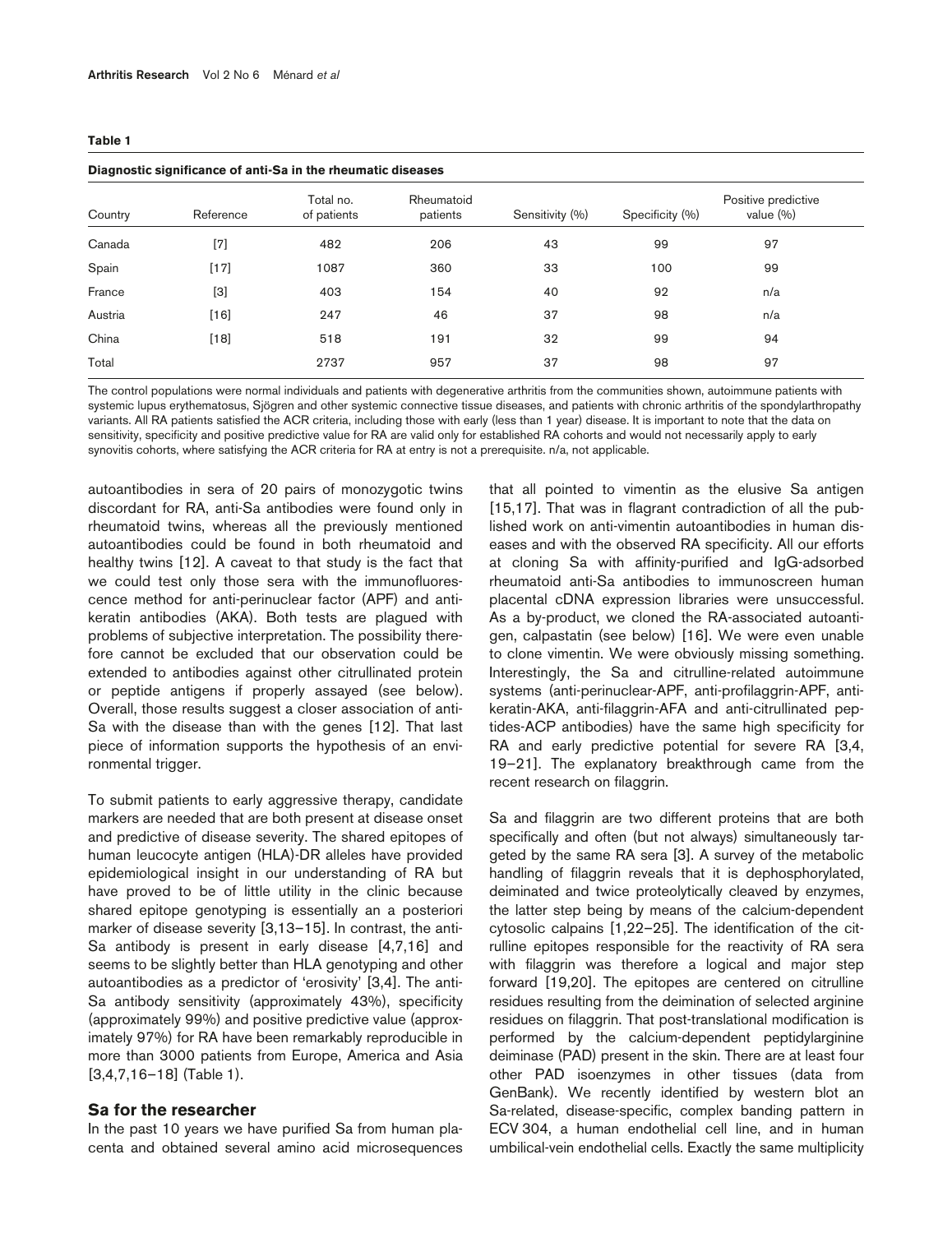of the reaction was seen with a rabbit polyclonal anti-citrulline antibody [26]. We extended that observation to show that bovine albumin, total histones and myelin basic protein could all serve as a carrier of the RA-specific epitopes when they were citrullinated *in vitro* with PAD [27]. We have since cloned vimentin by PCR and citrullinated its expressed recombinant *in vitro*. By differential absorption it proved to be the Sa antigen (Lapointe E, Rochdi MD, Ménard HA, in preparation). Trichohyalin (APF), filaggrin (AFA), keratin (AKA), vimentin (anti-Sa), myelin basic protein and fibrin [28] are all citrullinated *in vivo*. All those proteins can also be citrullinated *in vitro* and function as RA-specific targets, albeit with different sensitivity. The clinical and pathophysiological significance of that phenomenon does not seem to be important *in vivo*, at least in the skin or nervous system in RA. It might be important if the carrier-hapten is generated and accessible to the adaptive immune system in the articular tissues.

#### **Future research on Sa**

Our working hypothesis is that Sa or citrullinated vimentin is the original hapten-carrier immunogen. Classically, antigen-presenting cells will process the original carrier and present its derived peptide in an MHC-restricted fashion at the T cell level and carrier-specific help will then be provided to the hapten-specific B cell. Although the original carrier is important *in vivo*, the carrier is not important in detecting anti-hapten antibodies *in vitro*. That explains why apparently entirely different RA-specific humoral systems were found independently. Many questions now arise, of which the following are a sample. How does citrullination of specific arginine residues come about? Are there cell-specific PADs? How many different PADs are there in each cell type? Vimentin is preferentially citrullinated during apoptosis; that results in protein denaturation and the disorganization of intermediate filaments [29,30]. However, although vimentin is untouched, Sa or citrullinated vimentin is destroyed almost immediately *in vitro* by calpains [17]. Why can it survive as a molecule only in certain cells such as endothelial cells? Where else can it survive? Is that related to its immunogenicity and why? Why is vimentin not co-targeted more often in RA? Is the RA-associated secondary development of antibodies against calpastatin, the natural inhibitor of calpains, a related defence mechanism or a pro-inflammatory amplification loop [31]? Is the extraordinary fine disease specificity of the autoantibodies representing the mythical footprint of the elusive initial causative event(s)? Indeed, several microorganisms have arginine-to-citrulline deiminase activities. Can they also citrullinate proteins? Such a post-translational modification coming from the environment would be a fresh illustration of the 'hit-and-run' theory of autoimmunity.

In autoimmune diseases, 'multifactorial' and 'polygenic' are vogue words. 'Multifactorial' could mean the assault of non-specific environmental factors acting preferentially on specific cells or tissues. That would result in the overproduction of specific endogenous or exogenous arginine deiminases with the over-citrullination or under-citrullination of residues normally or not normally modified by that post-translational pathway. Because citrullination, whether by means of apoptosis or by some other mechanism, is a natural phenomenon, those neo-antigens would need to occur in individuals with the appropriate polygenic background (30 or so genes, as in lupus) that would modulate apoptosis, break tolerance, mount the specific immune response and influence disease expression. Exploring that framework will probably earn great dividends for both patients and science.

#### **Acknowledgements**

This work was supported by the Medical Research Council of Canada and the Arthritis Society.

## **References**<br>1. Ménard HA.

- Ménard HA, El-Amine M, Després N: Rheumatoid arthritis associ**ated autoimmune systems.** *J Rheumatol* 1998, **25**:835–837.
- 2. Arnett, FC, Edworthy SM, Bloch DA, McShane DJ, Fries JF, Cooper NS, Healey LA, Kaplan SR, Liang MH, Luthra HS, Medsger TA Jr, Mitchell DM, Neustadt DH, Pinals RS, Schaller JG, Sharp JT, Wilder RL, Hunder GG: **The American Rheumatism Association 1987 revised criteria for the classification of rheumatoid arthritis.** *Arthritis Rheum* 1988, **31**:315–324.
- 3. Hayem G, Chazerain P, Combe B, Elias A, Haim T, Nicaise P, Benali K, Eliaou JF, Kahn MF, Sany J, Meyer O: **Anti-Sa antibody is an accurate diagnostic and prognostic marker in adult rheumatoid arthritis.** *J Rheumatol* 1999, **26**:7–13.
- 4. Goldbach-Mansky R, Lee J, McCoy A, Hoxworth J, Yarboro C, Smolen JS, Steiner G, Rosen A, Zhang C, Ménard HA, Zhou ZJ, Palosuo T, Van Venrooij WJ, Wilder RL, Klippel JH, Schumacher HR Jr, El-Gabalawy HS: **Rheumatoid arthritis associated autoantibodies in patients with synovitis of recent onset.** *Arthritis Res* 2000, **2**: 236–243.
- 5. Kim JM, Weisman MH: **When does rheumatoid arthritis begin and why do we need to know?** *Arthritis Rheum* 2000, **43**:473–484.
- 6. Bläss S, Engel JM, Burmester GR: **The immunologic homunculus in rheumatoid arthritis.** *Arthritis Rheum* 1999, **42**:2499–2506.
- 7. Després N, Boire G, Lopez-Longo FJ, Ménard HA: **The Sa system, a novel antigen-antibody system specific for rheumatoid arthritis.** *J Rheumatol* 1994, **21**:1027–1033.
- 8. Després N, Boire G, Ménard HA, Poole AR, Adams M, Lazure C: **The rheumatoid arthritis specific Sa autoantigen is present in high concentration in the target tissue [abstract].** *Arthritis Rheum* 1992, **35**:S72.
- 9. Després N: **Immunological and molecular characterization of autoimmune systems associated with rheumatoid arthritis.** PhD Thesis, Université de Sherbrooke; 1995.
- 10. Després N, Talbot G, Plouffe B, Boire G, Ménard HA: **Detection and expression of cDNA clone that encodes a polypeptide containing two inhibitory domains of human calpastatin and its recognition by rheumatoid arthritis sera.** *J Clin Invest* 1995, **95**:1891–1896.
- 11. Lapointe E, Després N, Ménard HA: **Clinical and biochemical update on the rheumatoid arthritis-specific Sa system [abstract].** *Arthritis Rheum* 1998, **41**:S349.
- 12. Hébert A, Ménard HA, Berthelot JM, Williams RC Jr: **Autoantibodies in monozygotic twins discordant for rheumatoid arthritis [abstract].** *Arthritis Rheum* 1996, **39**:S156.
- 13. Gran JT, Husby G, Thorsby E: **HLA antigens in palindromic rheumatism, nonerosive rheumatoid arthritis and classical rheumatoid arthritis.** *J Rheumatol* 1984, **11**:136–140.
- 14. Wagner U, Kaltenhauser S, Sauer H, Arnold S, Seidel W, Hantzschel H, Kalden JR, Wassmuth R: **HLA markers and prediction of clinical course and outcome in rheumatoid arthritis.** *Arthritis Rheum* 1997, **40**:341–351.